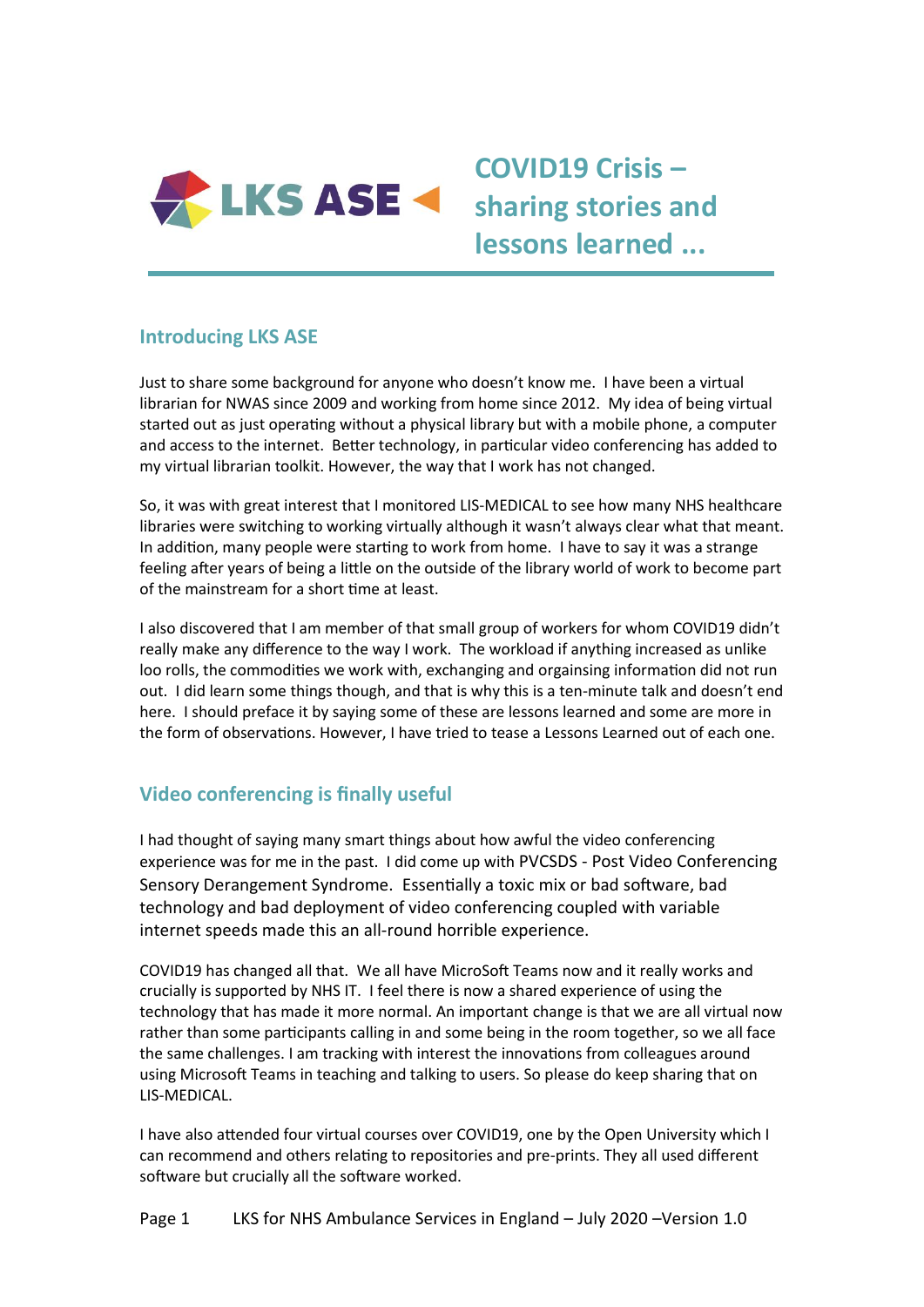The lesson learned is that video conferencing can work and having spent many years trying to avoid using it in favour of the mobile phone I plan to add it as an extra communication channel for users because I can see that it will work for them. It's also clear that the MicroSoft Teams experience has changed attitudes across the sector and our users are expecting virtual tutorials and teaching as part of business as usual. This really plays into the narrative of LKS ASE being a virtual service with a national reach.

### **Sharing information is good**

What follows about information sharing is part lessons learned and part reflection. I had thought that the title of this section might include lessons RElearned. Anyway, suffice to say there are no real surprises here.

The first is I relearned what a treasure LIS-MEDICAL is. Generally, as there are many hospitals but only one ambulance service, a lot of what is usually exchanged on LIS-MEDICAL goes over my head. However, in the first few weeks of COVID19 when things were moving very fast, I found that it was my most valuable source of information on new resources. So useful in fact that I posted my thanks to colleagues for their help. Can I take this opportunity to thank you again to you if you were a regular contributor to that particular information stream.

One aspect that I struggled with was whether to create a guide to COVID19 resources. I had suggested a crowd sourced Guide to save everyone doing the same thing at the same time. Then Public Health England had already produced an excellent guide. This is the one initially promoted on the LKS ASE website. In the end though I had second thoughts. You can read my ruminations on a blog called *[Do something …!](https://www.lksnorth.nhs.uk/blog/posts/do-something/)* In brief they were that while I recognised the fantastic inefficiency of producing yet another guide where many already existed, I did see advantages that were hard to ignore. In the blog I outlined five reasons for producing a Guide but the two that really hit home were the Marketing and PR advantage for LKS ASE and the thought that I could add some value for my ambulance service users by presenting the information differently.

The guide worked well for LKS ASE on several levels. I posted it on the LKS ASE website and pushed it out through the usual social media channels. The guide was posted on the Knowledge for Healthcare Blog, it got a write up on the College of Paramedics News website, it was posted on the NWAS intranet and circulated in various ways to partner ambulance trusts, it was circulated to AHP's NW newsletter and a link was posted on the Association of Ambulance Chief Executives website. It was also picked up by the NWAS Director of HR as evidence that the LKS ASE was on top of information gathering for COVID19! The lesson learned is something along the lines of there being a balance to be struck between local and national approaches to the same problem.

LKS ASE contributed four searches to the COVID19 Search Bank. I personally felt that this was a good national initiative that played to the best aspects of information sharing among professionals. Of course, virtue is its own reward, but LKS ASE did get some tangible benefits from our contributions as well. One search was used in a national disagreement between the Association of Ambulance Service Chief Executives and the Resuscitation Council about Aerosol Generating Procedures (AGPs) and another on interpreting COVID19 test results formed the basis of a report to the NWAS board which got LKS ASE a special mention. The AGP search is one that is going to run and run, and I have